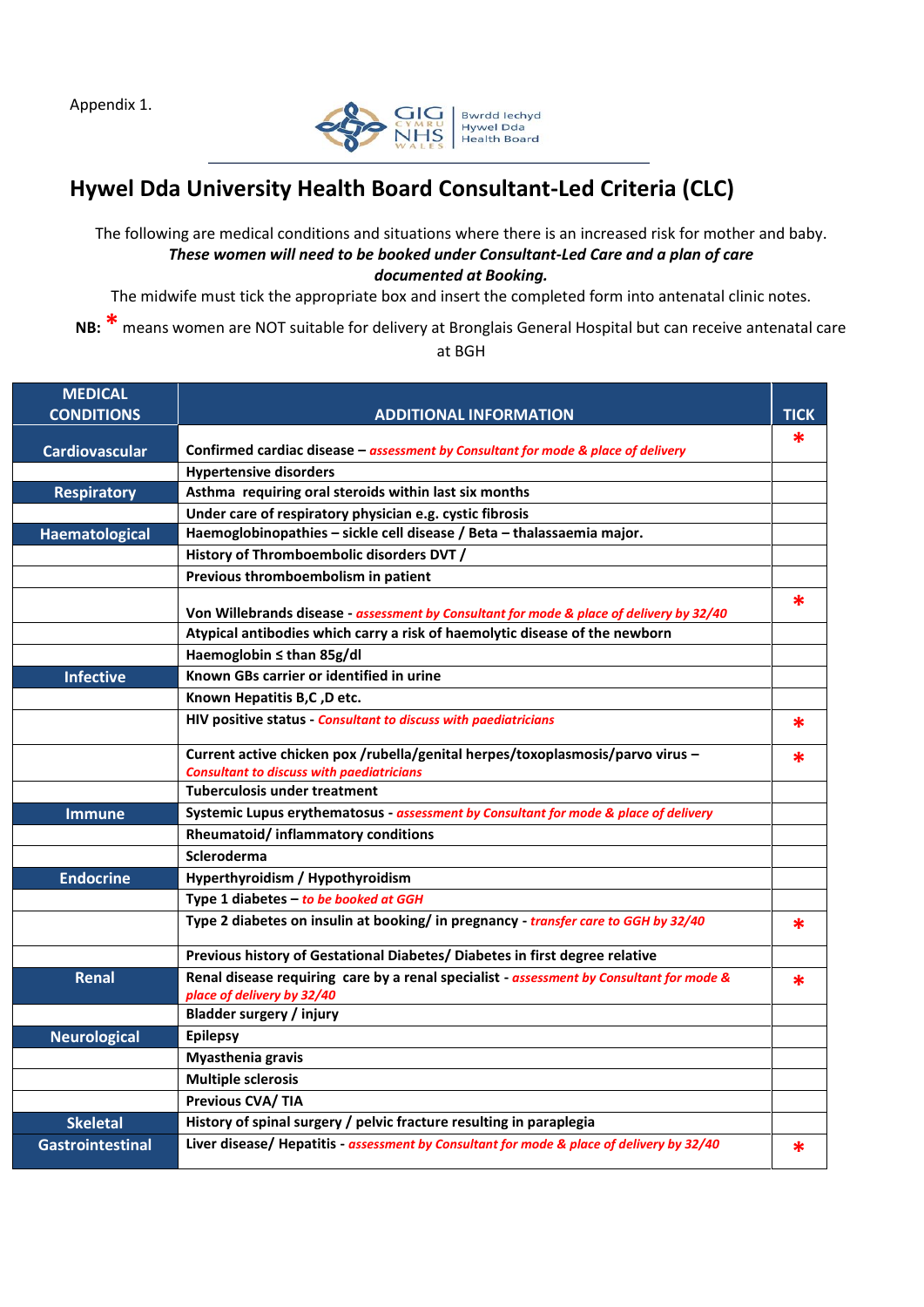|                           | <b>Bariatric surgery</b>                                                                                                                                |   |
|---------------------------|---------------------------------------------------------------------------------------------------------------------------------------------------------|---|
|                           | Inflammatory bowel disease /ulcerative colitis / crohns                                                                                                 |   |
| <b>Psychiatric</b>        | Psychiatric disorder requiring inpatient care                                                                                                           |   |
|                           | <b>Bipolar disease</b>                                                                                                                                  |   |
|                           | Previous post -partum psychosis/ depression requiring treatment                                                                                         |   |
| Ophthalmology             | Eye abnormality under care of ophthalmologist e.g. detached retina                                                                                      |   |
|                           | Glaucoma                                                                                                                                                |   |
| <b>Previous pregnancy</b> | Pre-eclampsia or PET/Eclampsia in first degree relative                                                                                                 |   |
| complications             | Previous preterm delivery                                                                                                                               |   |
|                           | Placental abruption with adverse outcomes                                                                                                               |   |
|                           | Eclampsia/HELLP syndrome                                                                                                                                |   |
|                           | Late miscarriage                                                                                                                                        |   |
|                           | Recurrent miscarriage> 3 consecutive pregnancies                                                                                                        |   |
|                           | <b>Uterine rupture</b>                                                                                                                                  |   |
|                           | Primary postpartum haemorrhage requiring blood transfusions                                                                                             |   |
|                           | <b>Caesarean section</b>                                                                                                                                |   |
|                           | Shoulder dystocia                                                                                                                                       |   |
|                           | Extensive vaginal tear / cervical tear. 3rd or 4 <sup>th</sup> degree tear                                                                              |   |
|                           | Previous IUGR with birth weight less that 2500grms at term or BWC < 10 <sup>th</sup> centile                                                            |   |
|                           | Previous baby weight >4500grms                                                                                                                          |   |
|                           | Previous baby with significant neonatal complications / encephalopathy                                                                                  |   |
|                           | Previous baby requiring an exchange blood transfusion                                                                                                   |   |
| <b>Current pregnancy</b>  | Age over 40 at booking                                                                                                                                  |   |
|                           |                                                                                                                                                         |   |
|                           |                                                                                                                                                         |   |
|                           | Known multiple pregnancy:                                                                                                                               | * |
|                           | MCMA - transfer care to GGH by 28/40                                                                                                                    |   |
|                           | MCDA - transfer care to GGH by 32/40                                                                                                                    |   |
|                           | DCDA - transfer care to GGH by 32/40                                                                                                                    |   |
|                           | Triplets - transfer to tertiary unit from viability                                                                                                     |   |
|                           | Confirmed/ suspected placenta accreta - MDT discussion. Transfer care to GGH                                                                            |   |
|                           | Pregnancy resulting from assisted reproduction e.g. IVF (not Clomid)                                                                                    |   |
|                           | Age under 16 at booking                                                                                                                                 |   |
|                           | BMI <18 or >35 at Booking - assessment by Consultant for mode & place of delivery<br>BMI>45 at Booking - assessment by Consultant for place of delivery |   |
|                           | Para 5 or more                                                                                                                                          |   |
|                           | Smoker >10 cigarettes per day                                                                                                                           |   |
|                           | Alcohol consumption > 14 units per week                                                                                                                 |   |
|                           | Recreational drug use/ known drug abuse                                                                                                                 |   |
|                           | <b>Previous Anaesthetic complication</b>                                                                                                                |   |
|                           | Late booker >20 weeks gestation                                                                                                                         |   |
|                           | Suspected IUGR OR EFW ≤1.5kg at 36/40 - consider delivery at GGH                                                                                        | * |
| <b>Previous</b>           | Major Gynaecology surgery/myomectomy/hysterotomy                                                                                                        |   |
| <b>Gynaecological</b>     |                                                                                                                                                         |   |
| history                   |                                                                                                                                                         |   |
|                           | <b>Known fibroids</b>                                                                                                                                   |   |
|                           | Surgery to cervix e.g. ≥ 2 LLETZ Or Cone biopsy<br><b>Female Genital Mutilation</b>                                                                     |   |

Dat**e Communismed above this should be discussed with the consultant obstetrician.** 2.0 2.0 **This list is not exhaustive and if the midwife has any concerns regarding a condition that is not** 

Responsibility for Care Throughout all Stages of Pregnancy Guideline